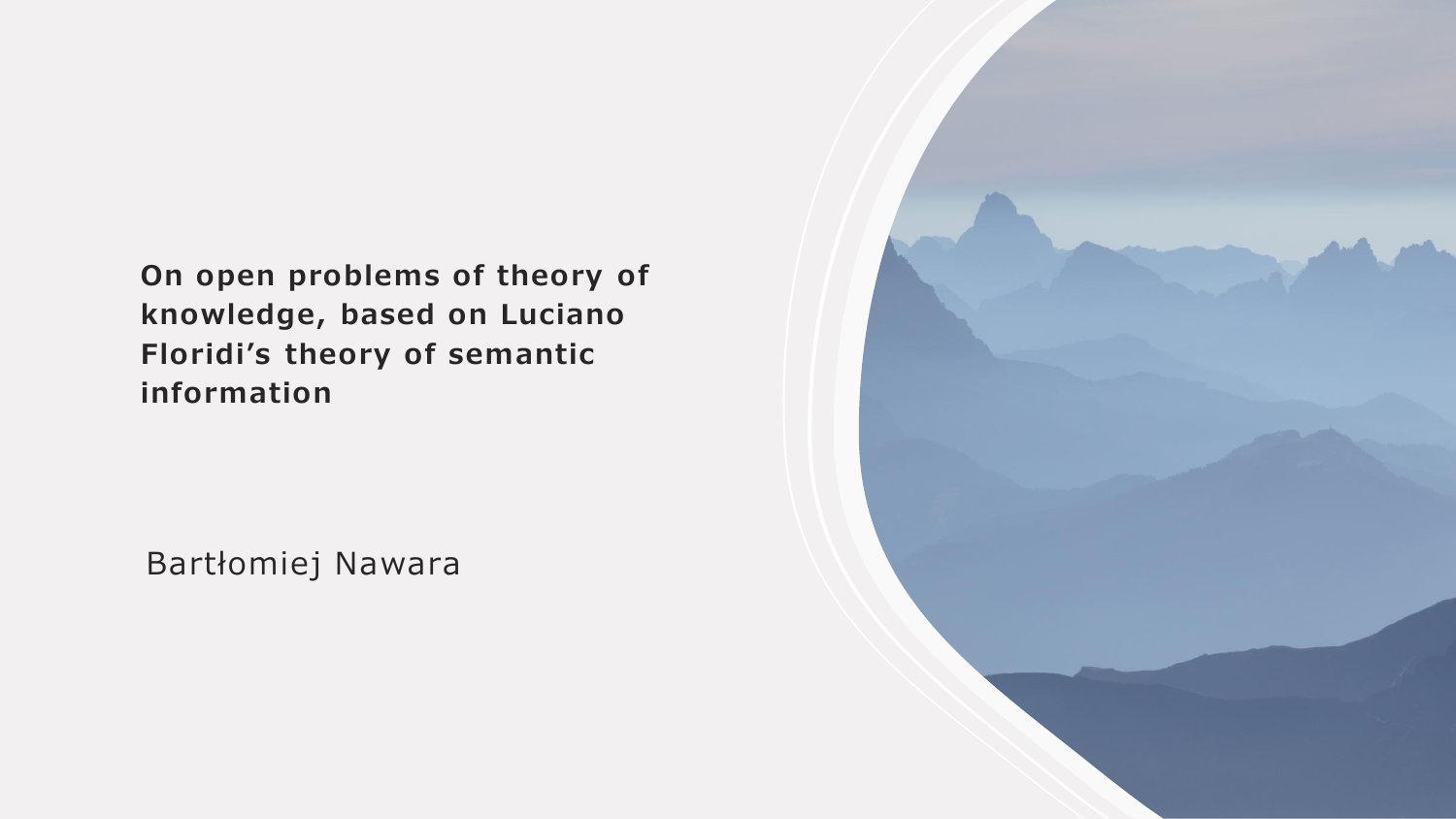# **Information theory (theories)**

Shannon/Weaver information theory (mathematical theory of communication MTC)

$$
I(s_i) = \log(1/p(s_i)) = -\log p(s_i)
$$
  
\n
$$
H(S) = \sum_{i=1}^{n} p(s_i) \log(1/p(s_i)) = -\sum_{i=1}^{n} p(s_i) \log p(s_i)
$$
  
\n
$$
H = -\sum_{i} p_i \log_2(p_i)
$$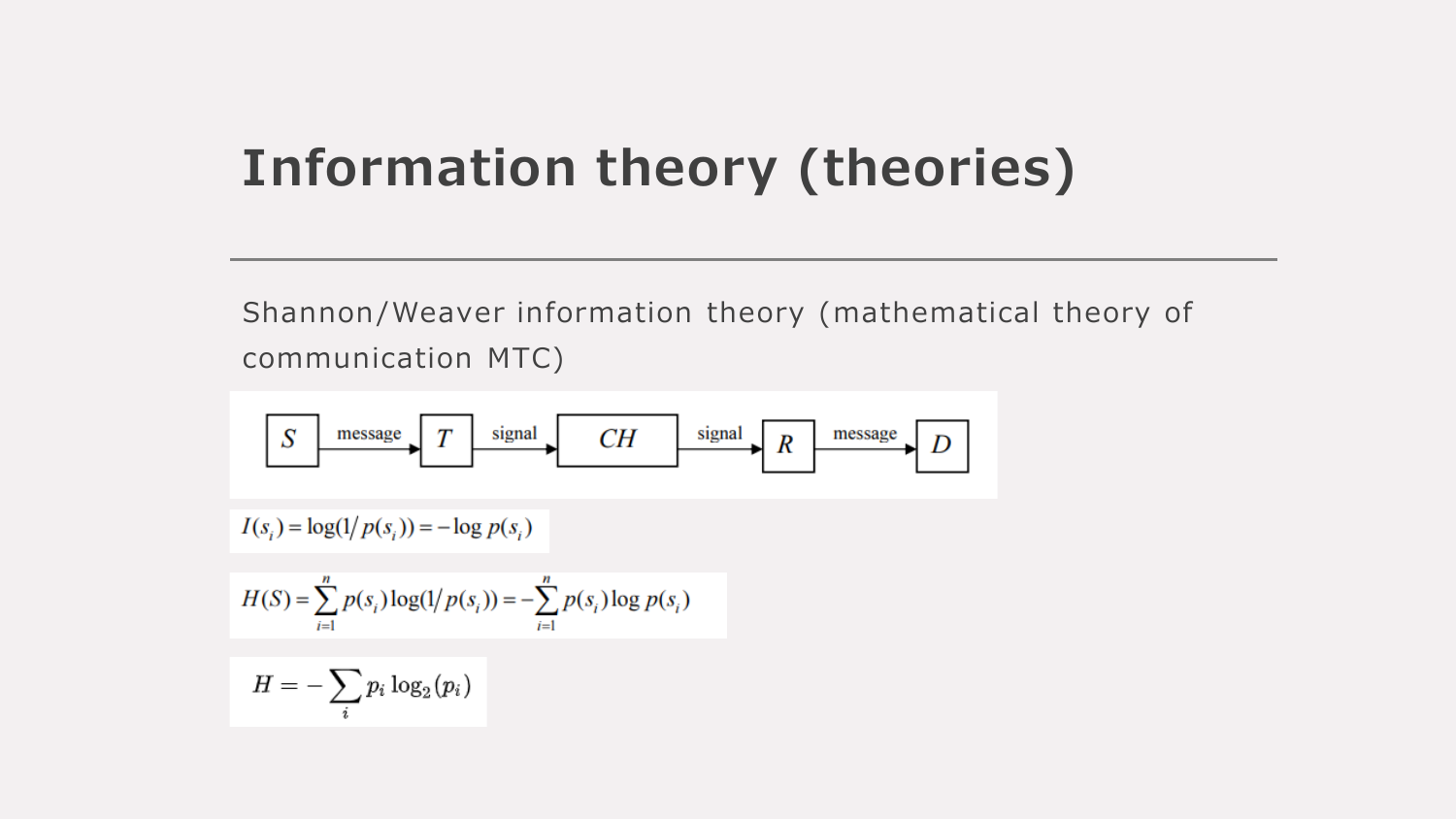# **Quantitive theories of information**

- Hartley function
- Fisher in formation
- Nyguist function
- Kołmogorow complexity
- Algorytmic theory of information
- Carnap and Bar-Hillel information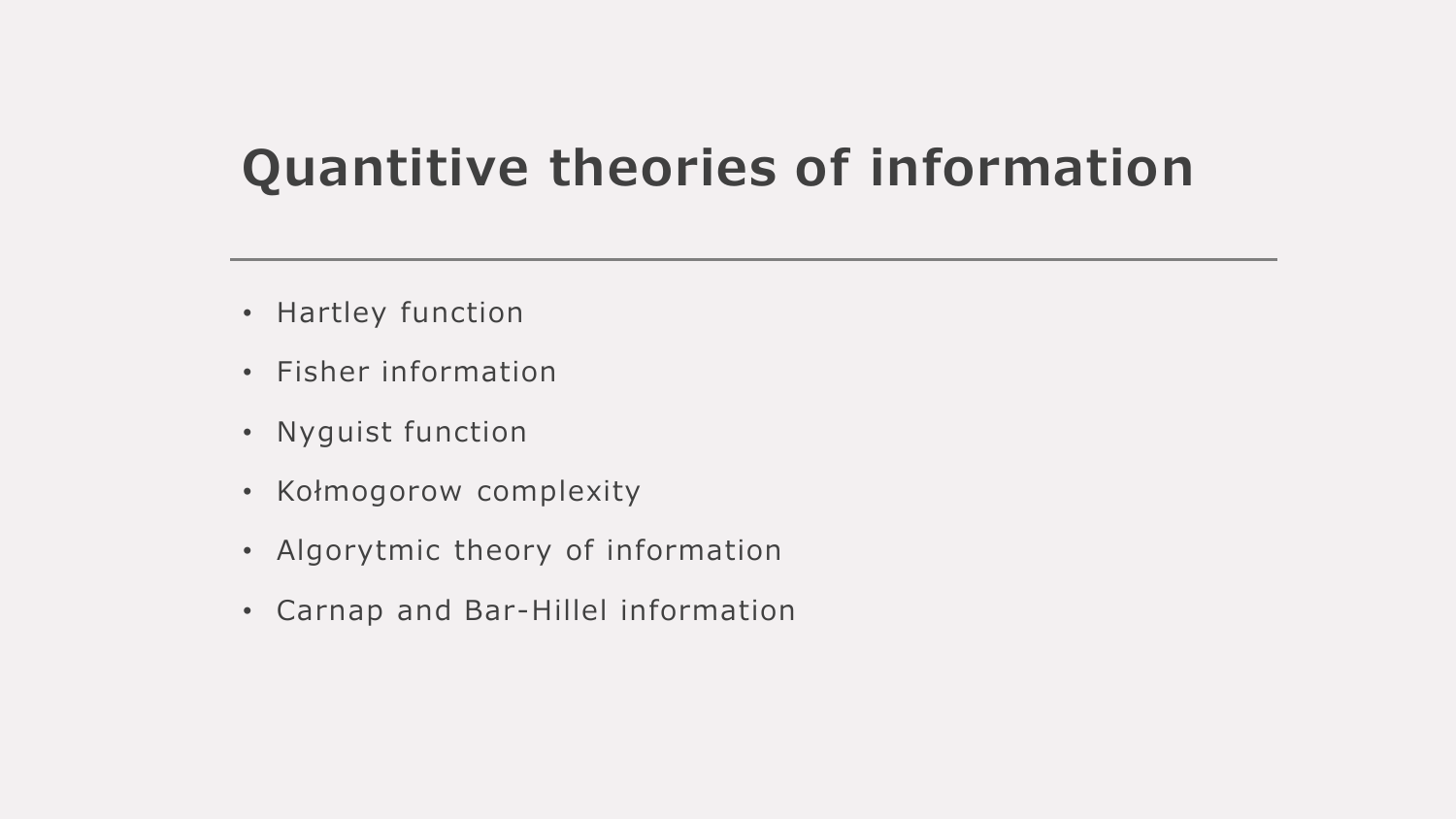# **Qualitative theories of information**

- Jumarie's relative information concept
- Information as reduction of uncertainty
- Cybernetic theory of information
- Psychological and cognitive theories of information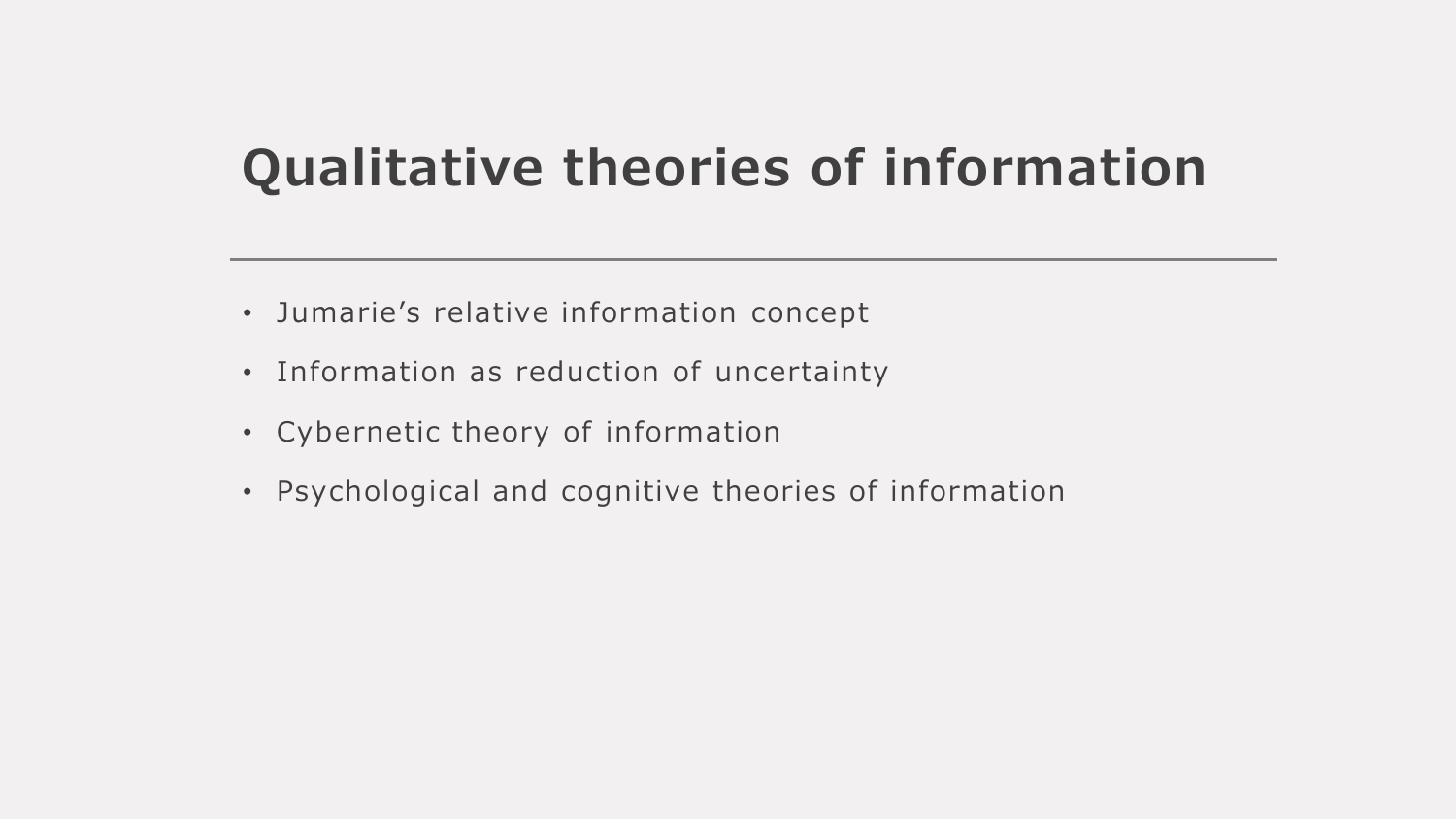### **Floridi's theory of semantic information**

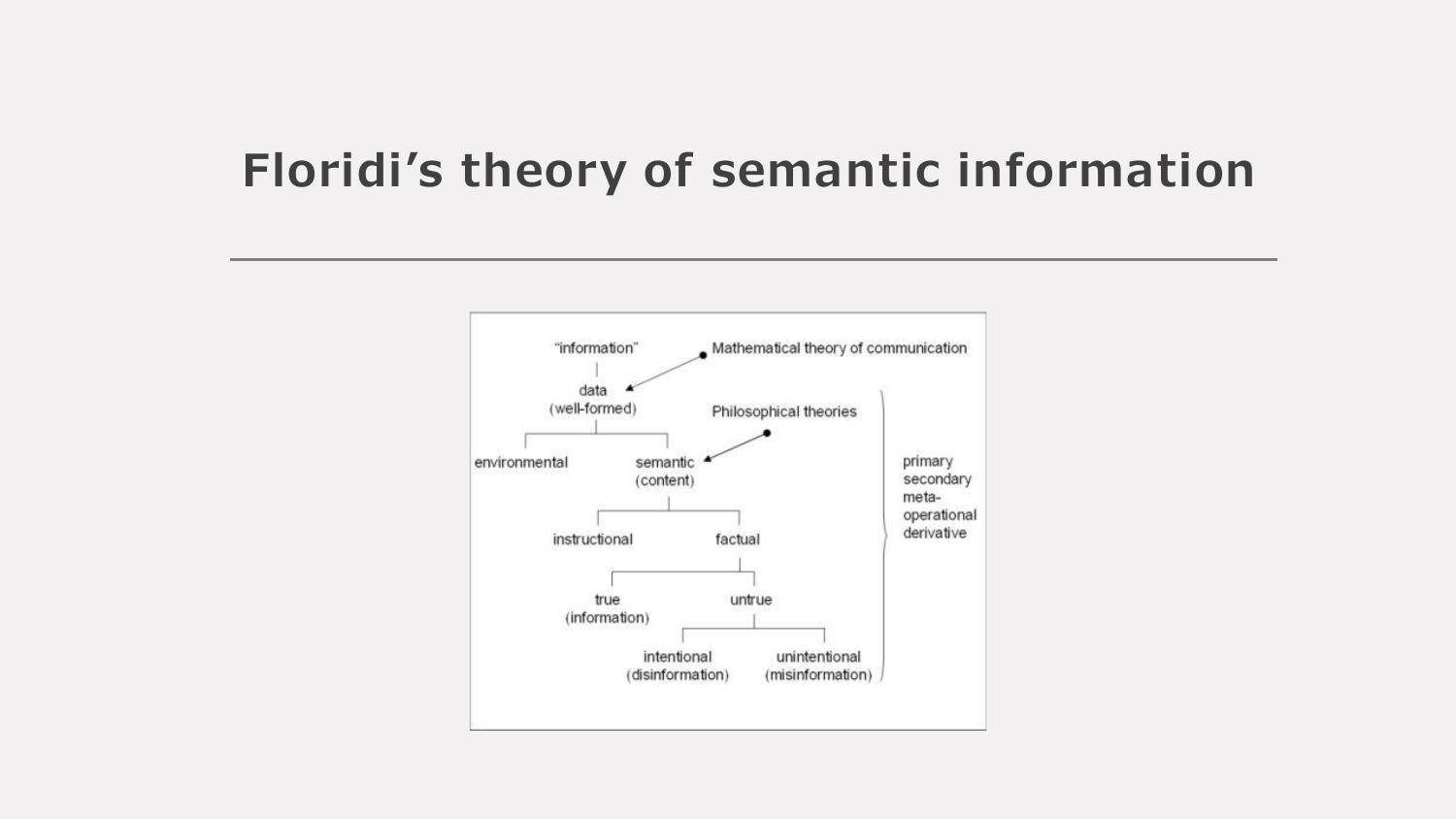## **Types of data**

- Primary data
- Metadata
- Operational data
- Derivative data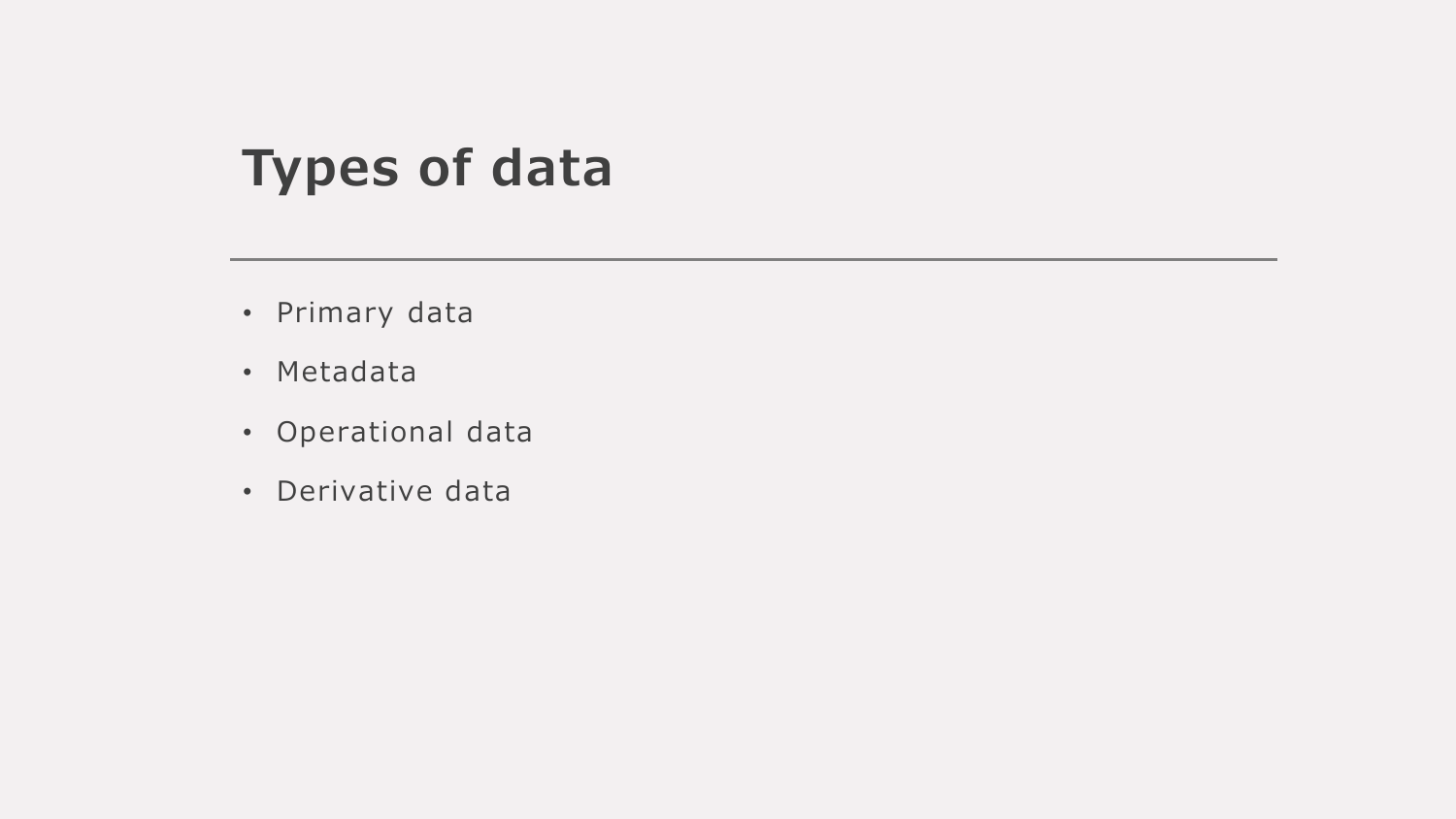### **Data vs Information**

*Our current computers, of any architecture, generation and physical making, analogue or digital, Newtonian or quantum, sequential, distributed or parallel, with any number of processors, any amount of RAM, any size of memory, whether embodied, situated, simulated or just theoretical, never deal with information only with data* (Floridi L., *From the Philosophy of AI to the Philosophy of Information*, 2004)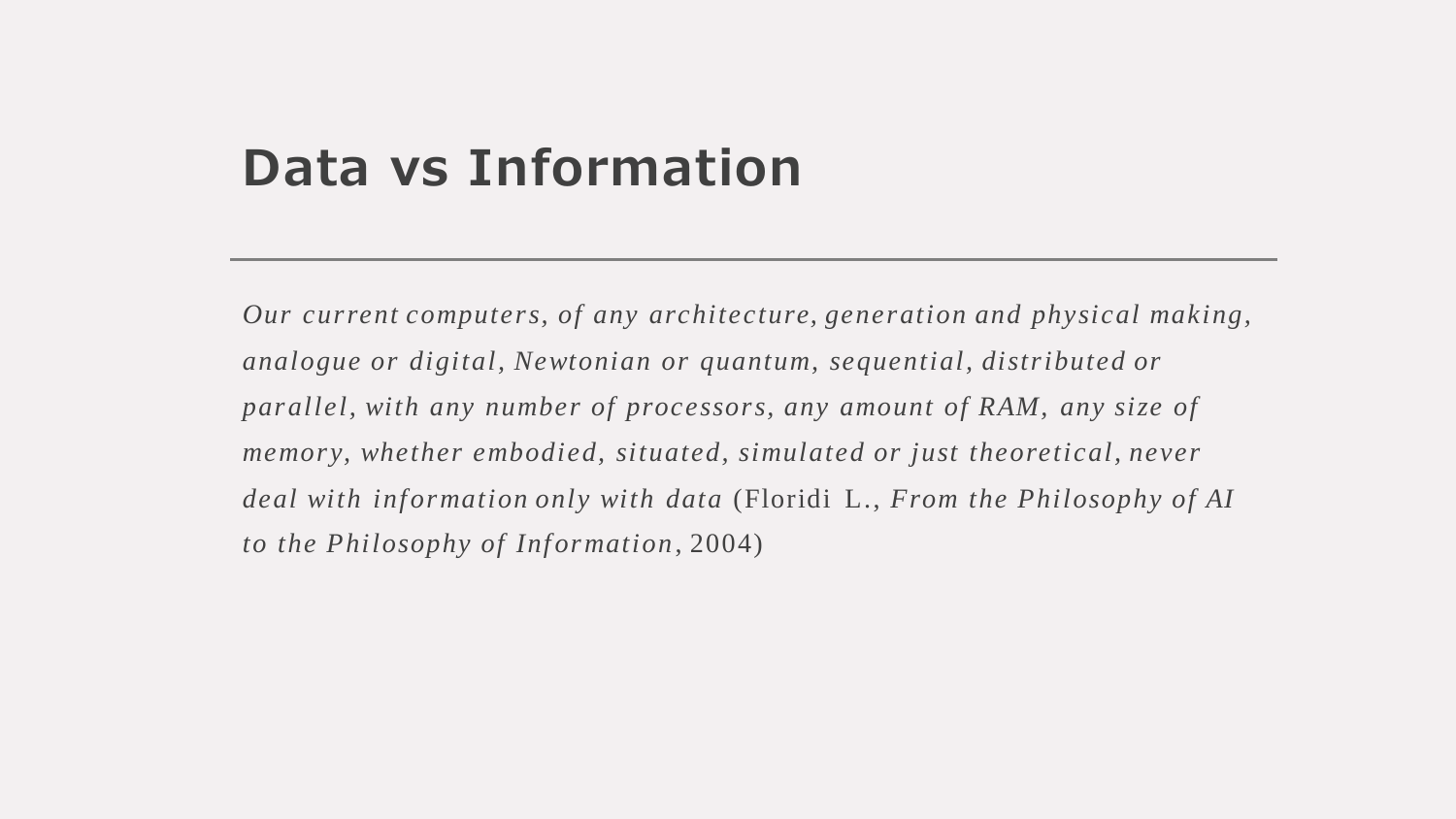# **Symbol Grounding Problem**

The Zero Semantical Commitment Condition:

- no form of innatism is allowed
- no form of externalism is allowed either
- the AA should have its own capacities and resources to be able to ground its symbols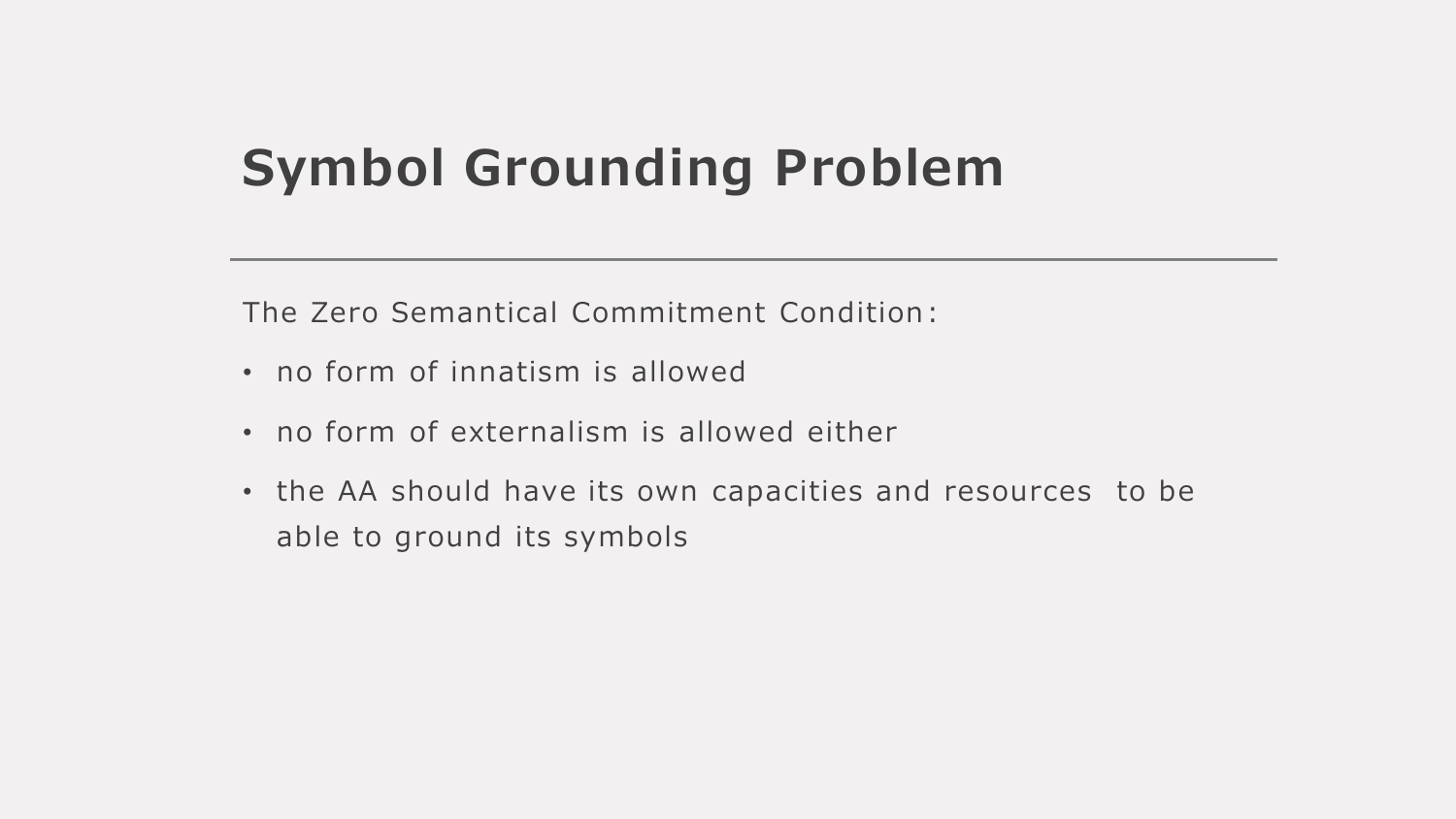#### **Data/information processing systems**

*There is a semantic threshold between us and our machines and we do not know how to make the latter overcome it. Indeed, we know very little about how we ourselves build the cohesive and successful informational narratives that we inhabit. If this is true, then artificial and human agents belong to* different worlds and one may expect them not only to have different skills *but also to make different sort of mistakes* (Floridi L., *From the Philosophy of AI to the Philosophy of Information*, 2004).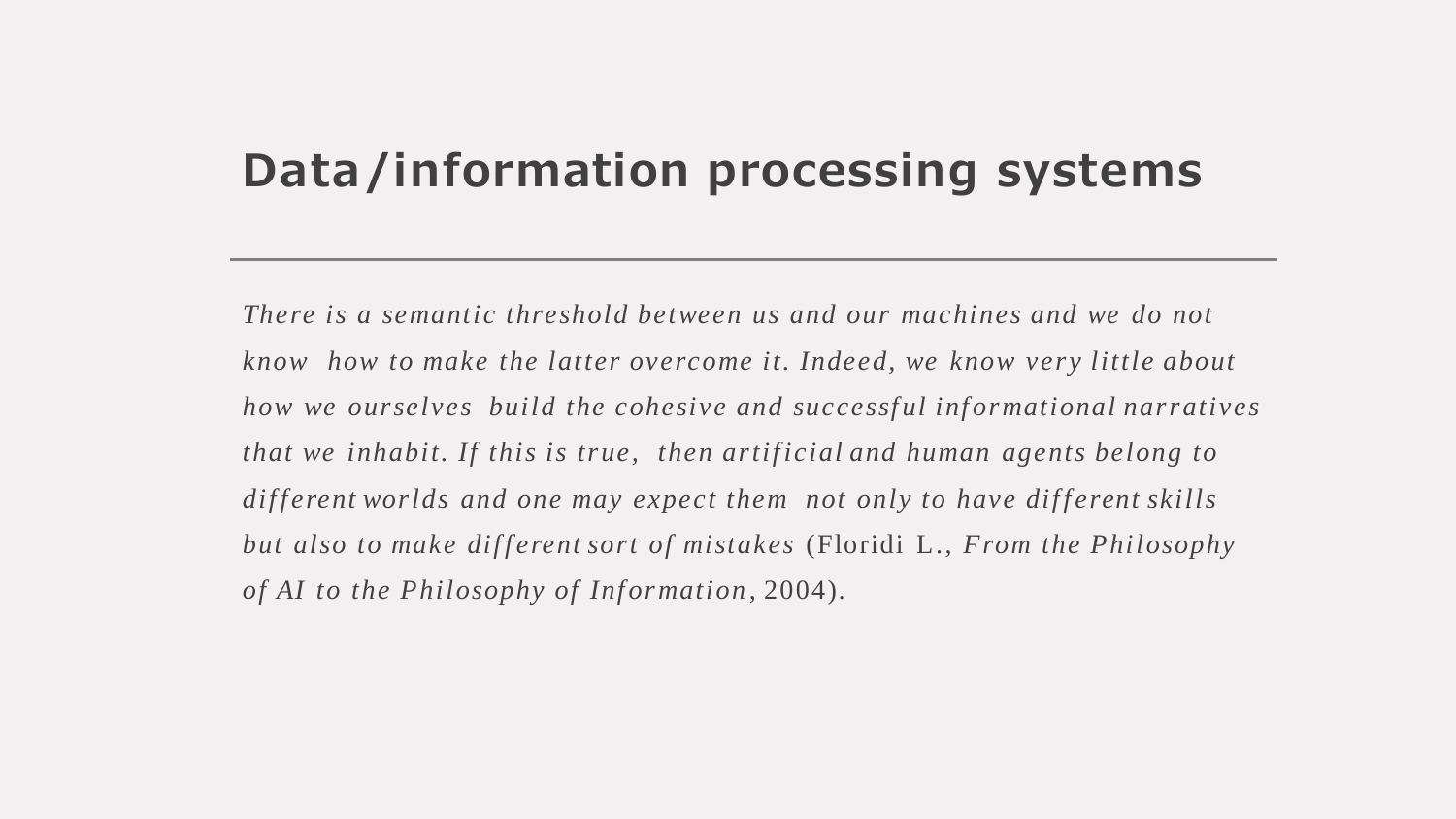# **From data to information process in Natural Behaviour System (NIB)**

1. A young NIB system goes through a process in which it experiences only data, not information.

2. An adult NIB system may behave as if it is experiencing only data. Such a system, in Searl's Chinese room, would have responded without knowing Chinese.

3. A cognitively, psychologically or mentally developed NIB system may also behave "like a child" without experiencing information when exposed to the data.

4. There is a certain neurochemical level at which the NIB processes data that is not yet information.

5. The semantic constraints of AIB may be, at some level of abstraction, comparable or even casually related to the syntactic constraints of AIB (Floridi, 2004).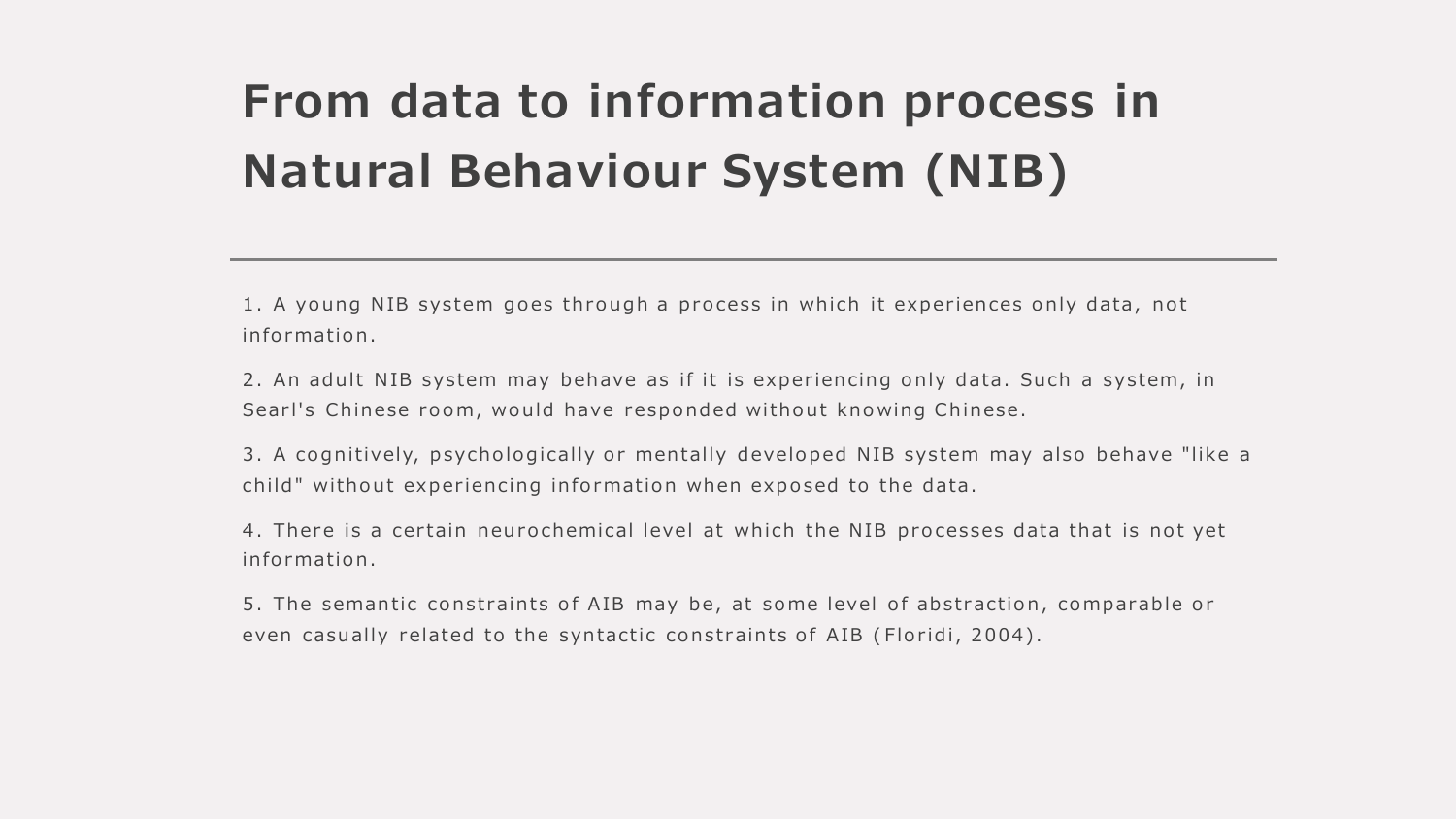### **Philosophical analyses of information**

• Dretske's theory of information

A signal *r* carries the information that *s* is  $F =$  The conditional probability *of s's being F, given r (and k), is 1 (but given k alone, less than 1) [ Dretske, p64]*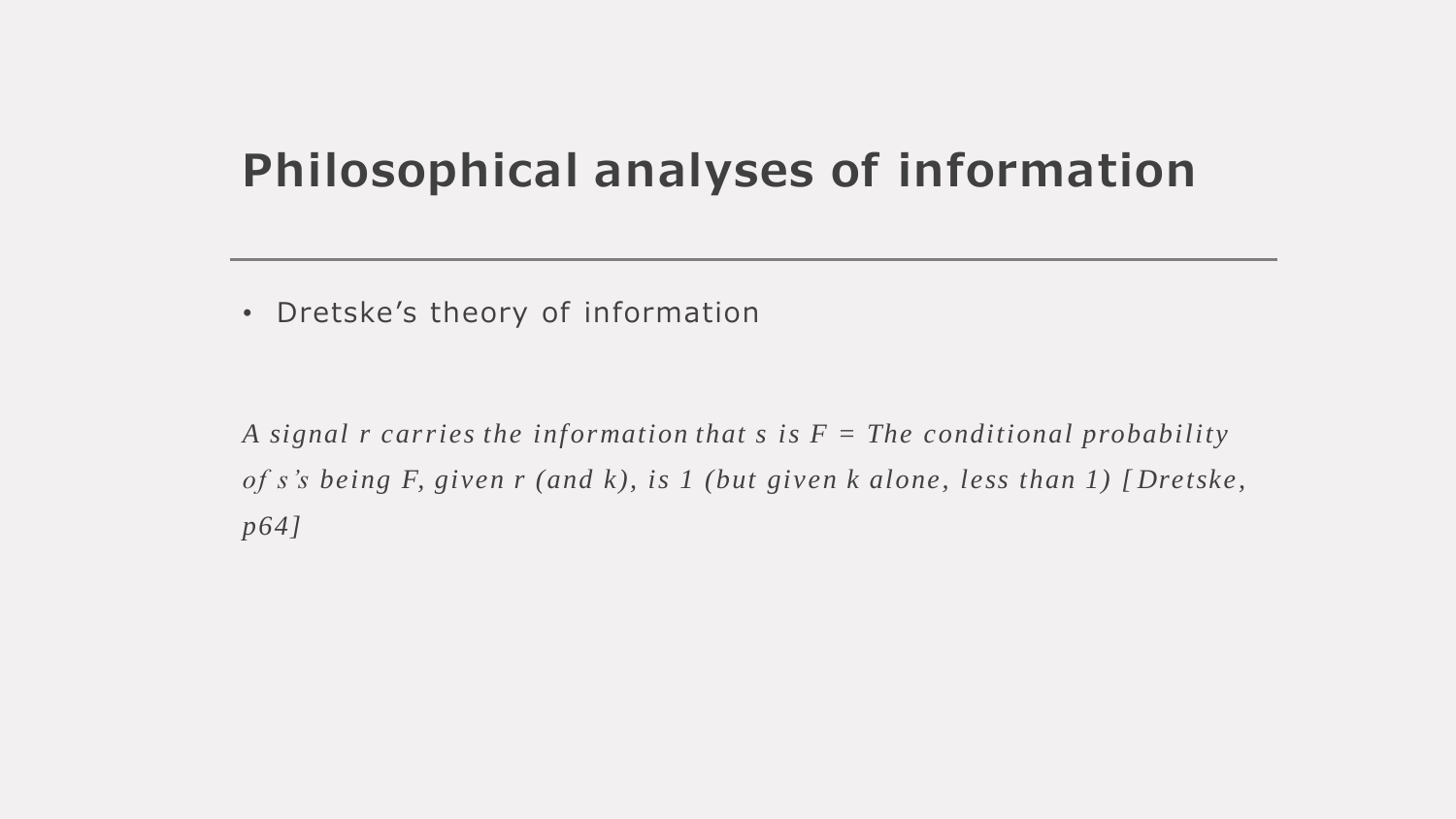### **Philosophical analyses of information**

• Epistemology of information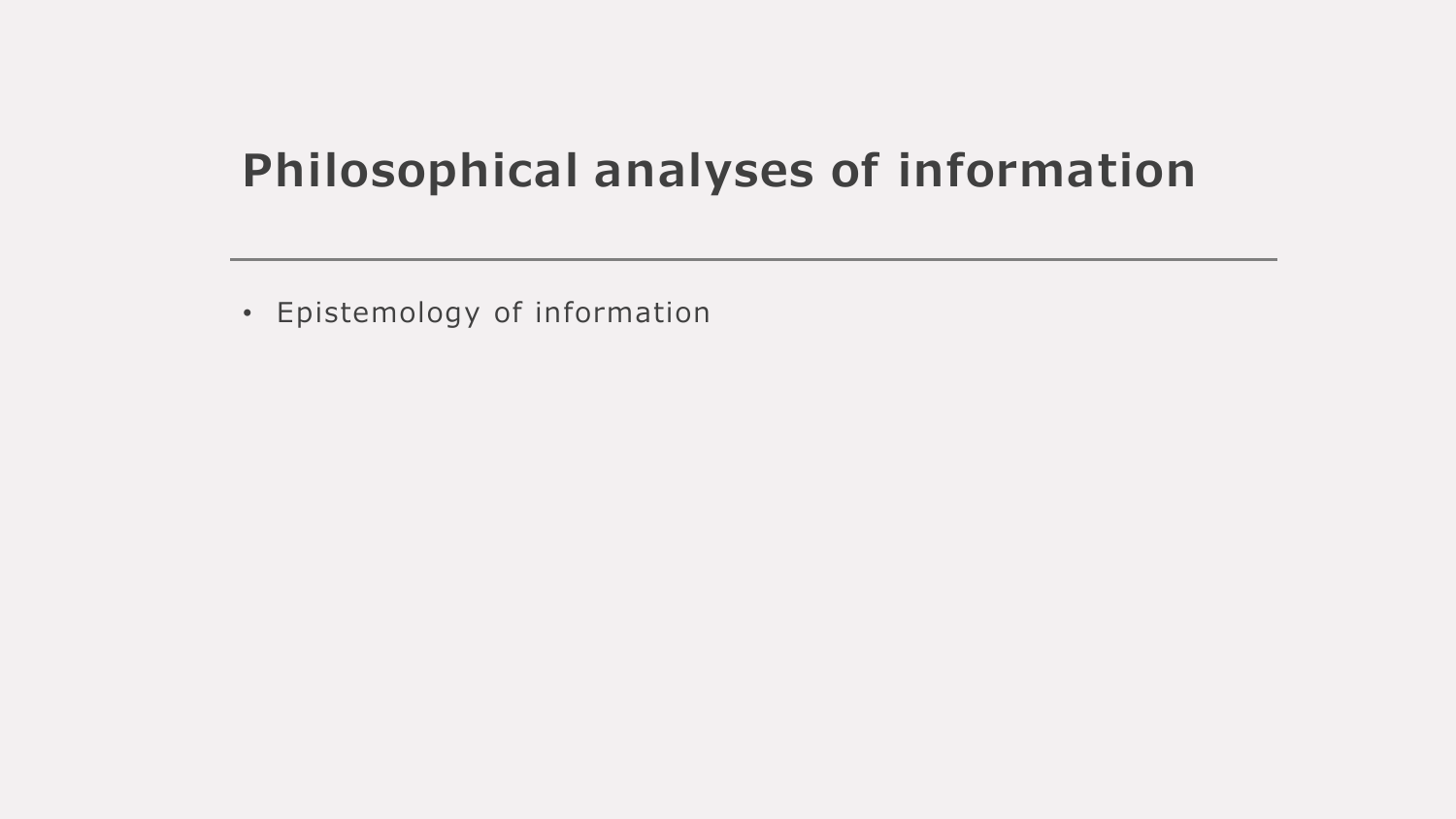### **Knowledge Representation**

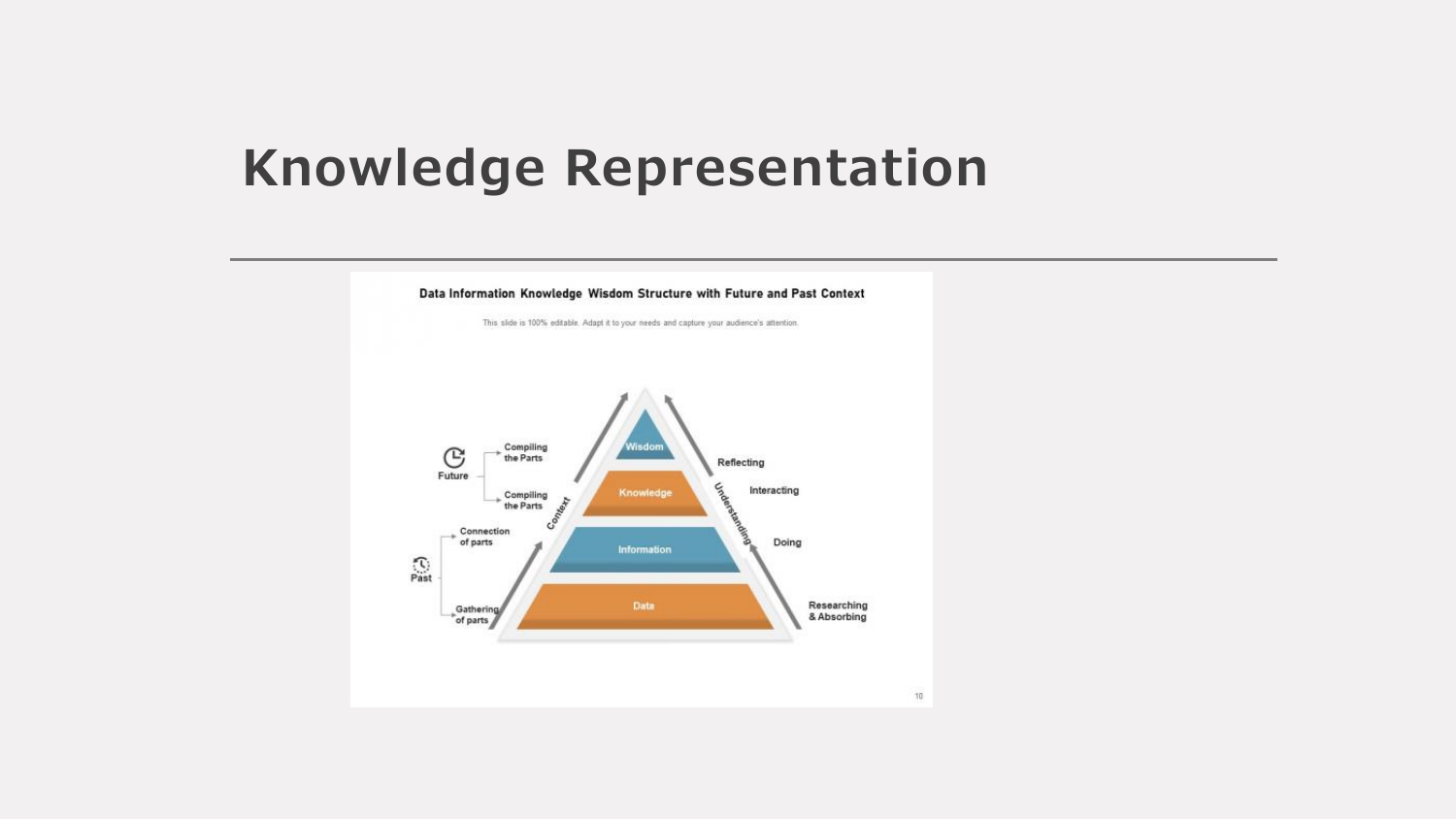## **Open questions**

- Definining knowledge produced by AI systems (and how it's different from human knowledge)
- Place it in a semantic information context
- Make it consistent with SOTA